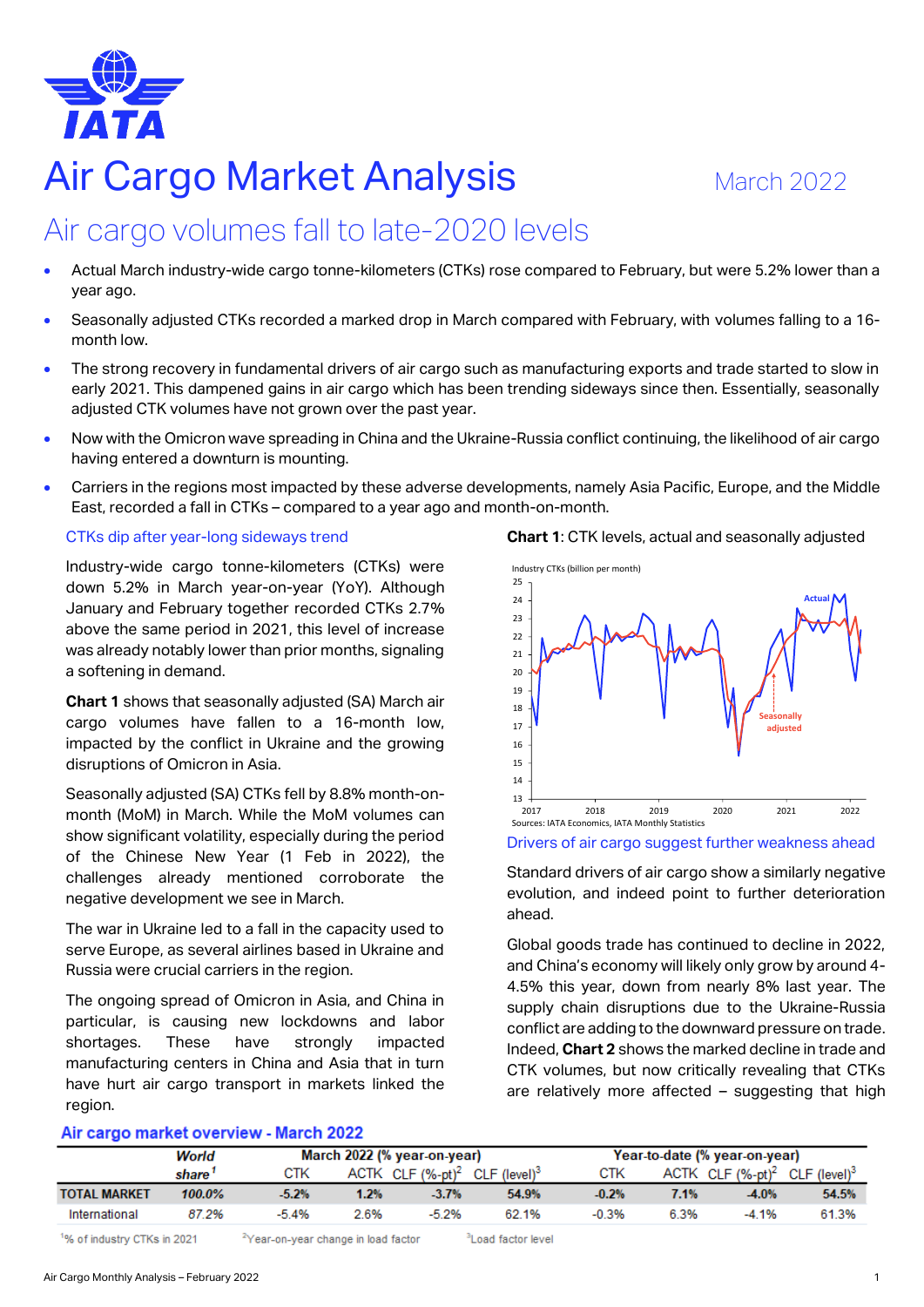value, low weight goods that tend to move by air are especially impacted by recent events.

The inventory restocking cycle that had started during the initial rebound from the pandemic in late-2020, and that led to businesses turning to air freight to rapidly meet demand, looks to have come to an end. Typically, such cycles are associated with overperformance of air cargo relative to other modes.

**Chart 2**: Growth in global goods trade and CTKs



Feb-17 Aug-17 Feb-18 Aug-18 Feb-19 Aug-19 Feb-20 Aug-20 Feb-21 Aug-21 Feb-22 Sources: IATA Statistics, Netherlands CPB

New export orders – a leading indicator of demand for air cargo shipments and historically strongly correlated with CTKs – are now contracting in all major markets except for the US. Sanctions against Russia have disrupted manufacturing activity, seeing export orders diminish in Q1 2022 in Germany, Japan and Korea. Chinese export orders fell further below the 50 mark, which bodes poorly for air cargo markets supported by this primary manufacturing center. Given these developments, it is not surprising that the global new export orders PMI recorded the lowest reading (48.2) in March since July 2020 (**Chart 3**).

**Chart 3**: New export order manufacturing PMIs



In fact, if we advance global PMI for new export orders by just one month – knowing that it is a leading indicator for CTK demand – we can see (**Chart 4**) that for April the series points resolutely toward further declines in air cargo.

**Chart 4:** CTK growth versus global new export orders



Inflation and many of its subcomponents are at their highest levels in decades. The general consumer price inflation for the G7 countries was at 6.3% YoY in February 2022, the highest since late 1982.

Early in March, daily close Brent crude oil prices reached their highest value since mid-2008. Labor costs have increased strongly, while the price of many commodities and key inputs such as semiconductors have also climbed recently. In part due to that, producer price inflation (PPI) reached an all-time high in February 2022 at 14.1% YoY (**Chart 5**).

#### **Chart 5**: G7 headline CPI and PPI inflation



#### Cargo capacity also declined but loads factors fell

International available cargo tonne-kilometers (ACTKs) were up 1.2% compared with March a year ago. That is, however, down from an 11.2% YoY increase in February, and seasonally adjusted air cargo capacity contracted by 3.8% (**Chart 6**). Asia and Europe are the regions seeing the greatest falls in cargo capacity offered, due to the events already discussed, and this could continue for some time as no clear path out of the various challenges has been identified.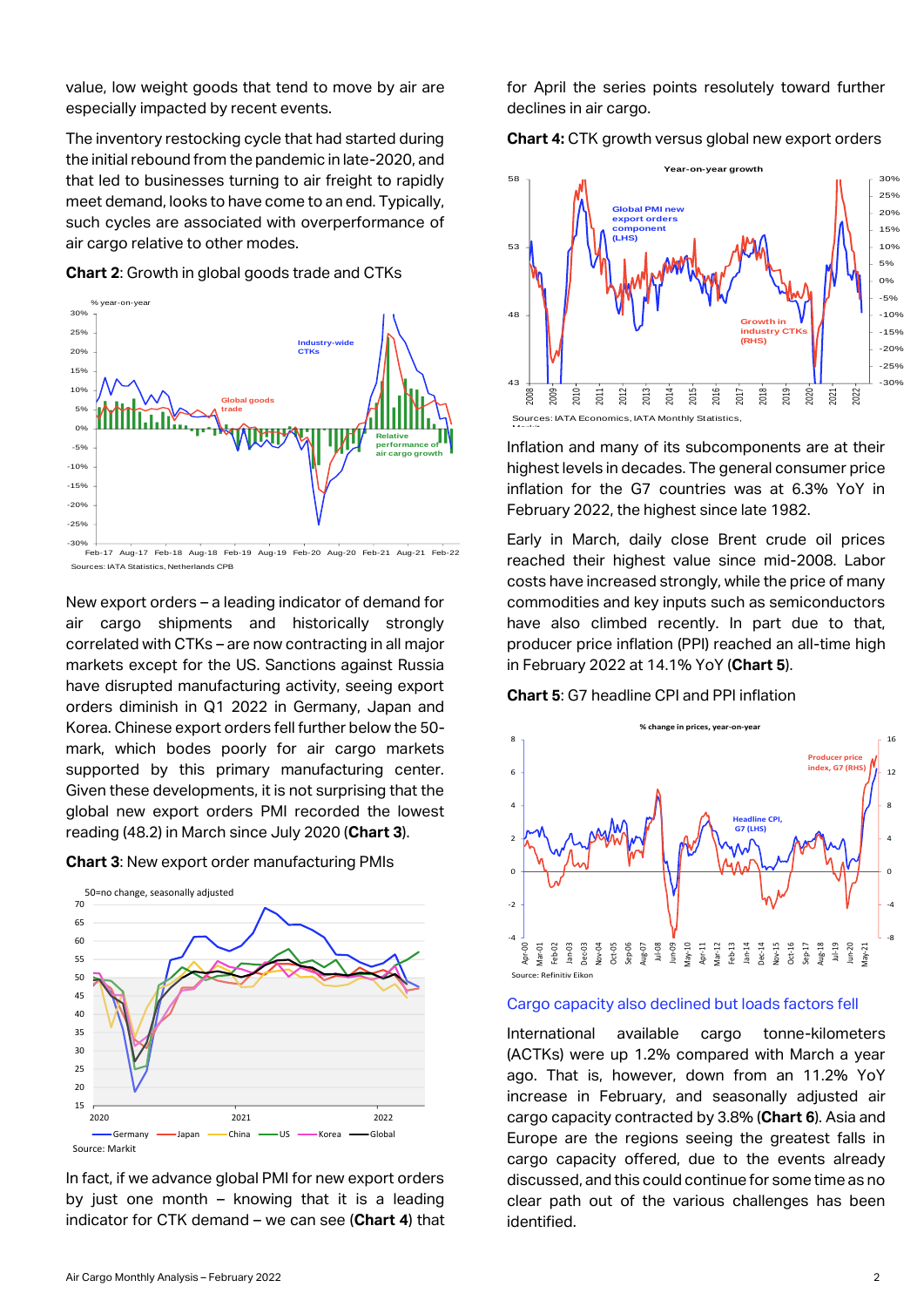**Chart 6:** ACTK levels, actual and seasonally adjusted



The industry-wide cargo load factor was 54.9% in March, which is a 3.7 percentage points (ppts) decrease compared with a year ago. This follows a 4.9 ppts fall in February and underscores downward pressure on load factors and air cargo yields from weakening demand. Indeed, we have discovered that the importance of [preighters](https://www.iata.org/en/iata-repository/publications/economic-reports/the-importance-of-preighters-seems-to-start-to-diminish/) is diminishing over recent months in the face of such weaker demand. All in all, this trend is expected to continue and will create some slack in the cargo capacity crunch that created supply chain issues earlier in 2020 and 2021.

#### All regions but Latin America see declines

Overall, international CTKs fell by 5.4% YoY in March. Indeed, CTKs were down in March compared with a year ago in all regions except for Latin America, where a strong recovery in air cargo volumes continues (**Chart 7**). This is true of the seasonally adjustment monthly volumes too – Latin American carriers' CTKs expanded slightly while airlines in Asia Pacific and Europe realized CTK volumes that were lower by about 13% in each case, month-on-month.





Sources: IATA Economics, IATA Monthly Statistics

Airlines based in Latin America seem to be benefitting from the end of bankruptcy procedures for some of the main carriers in the region. The region's international CTKs were up 22.7% YoY, but still 0.7% below the same month in 2019. International air cargo capacity in Latin America is on a steep upward trend.

International CTKs of airlines registered in North America were down 2.8% in March compared with a year ago. There was a slip by 2.7% MoM in March, after strong gains the month before. The Asia-North America market was impacted with its seasonally adjusted CTKs falling by 9.2% MoM in March. The overall trend on this important cargo market remains flat (**Chart 8**).

Airlines in Europe, Asia Pacific and the Middle East experienced subdued demand and constrained capacity, impacted by the conflict in Ukraine, labor shortages, and lower manufacturing activity in Asia due to Omicron. The markets carrying cargo through Middle Eastern hubs, reoriented there from Europe-Asia to avoid Russian airspace, have held up but failed to show any meaningful increase – likely dampened by subdued demand overall. Within Europe, air CTKs have fallen the most (19.7% MoM) with Ukrainian and Russian airline capacity currently essentially offline.

#### **Chart 8:** Seasonally adjusted CTKs by route area



IATA Economics [economics@iata.org](mailto:economics@iata.org) 4 May 2022